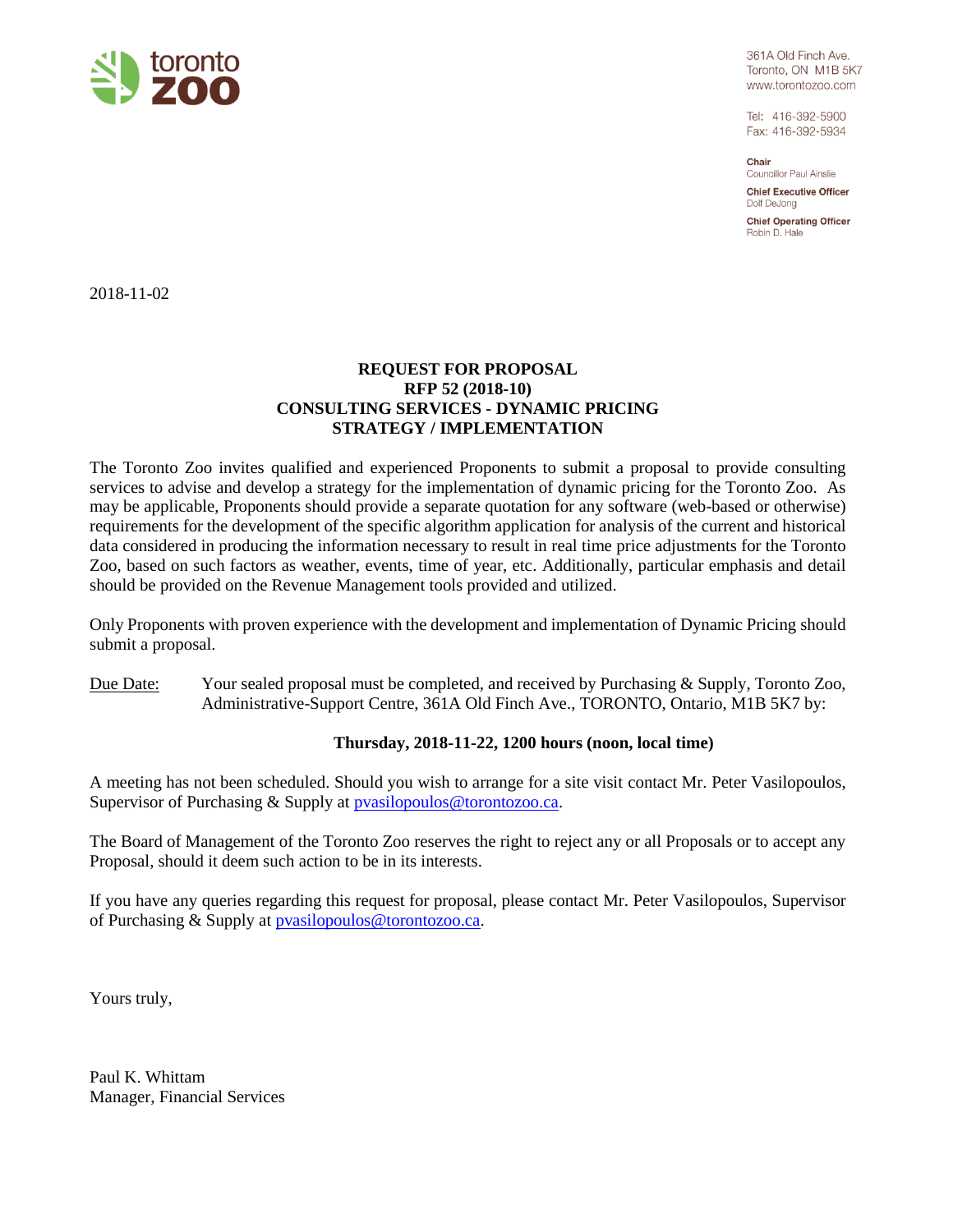SU toronto **RFP # 52 (2018-10) CONSULTING SERVICES – DYNAMIC PRICING STRATEGY / IMPLEMENTATION TABLE OF CONTENTS** Page 2 of 16

# **Table of Contents**

| <b>SECTION</b>    | <b>SECTION DESCRIPTION</b>                                                      | PAGE (S)       |
|-------------------|---------------------------------------------------------------------------------|----------------|
| <b>RFP LETTER</b> | <b>Invitation Letter</b>                                                        | 1              |
| <b>T.O.C.</b>     | <b>Table of Contents</b>                                                        | $\overline{2}$ |
| <b>1.0</b>        | Instructions                                                                    | 3              |
| 2.0               | Definitions and General Terms                                                   | $\overline{4}$ |
| 3.0               | Background and Scope of Work                                                    | $\overline{4}$ |
| 4.0               | <b>Submission Details</b>                                                       | 5              |
| 5.0               | Proposal Content                                                                | 6              |
| 6.0               | Schedule of Events and Time Period for Implementation and Project<br>Completion | 6              |
| 7.0               | Proposal Evaluation Criteria                                                    | 8              |
| 8.0               | Definitions and General Conditions                                              | 9              |
| 9.0               | Proposal Forms                                                                  | 14             |
|                   | References                                                                      | 15             |
|                   | <b>List of Subcontractors</b>                                                   | 15             |
|                   | Submission label                                                                | 16             |
|                   |                                                                                 |                |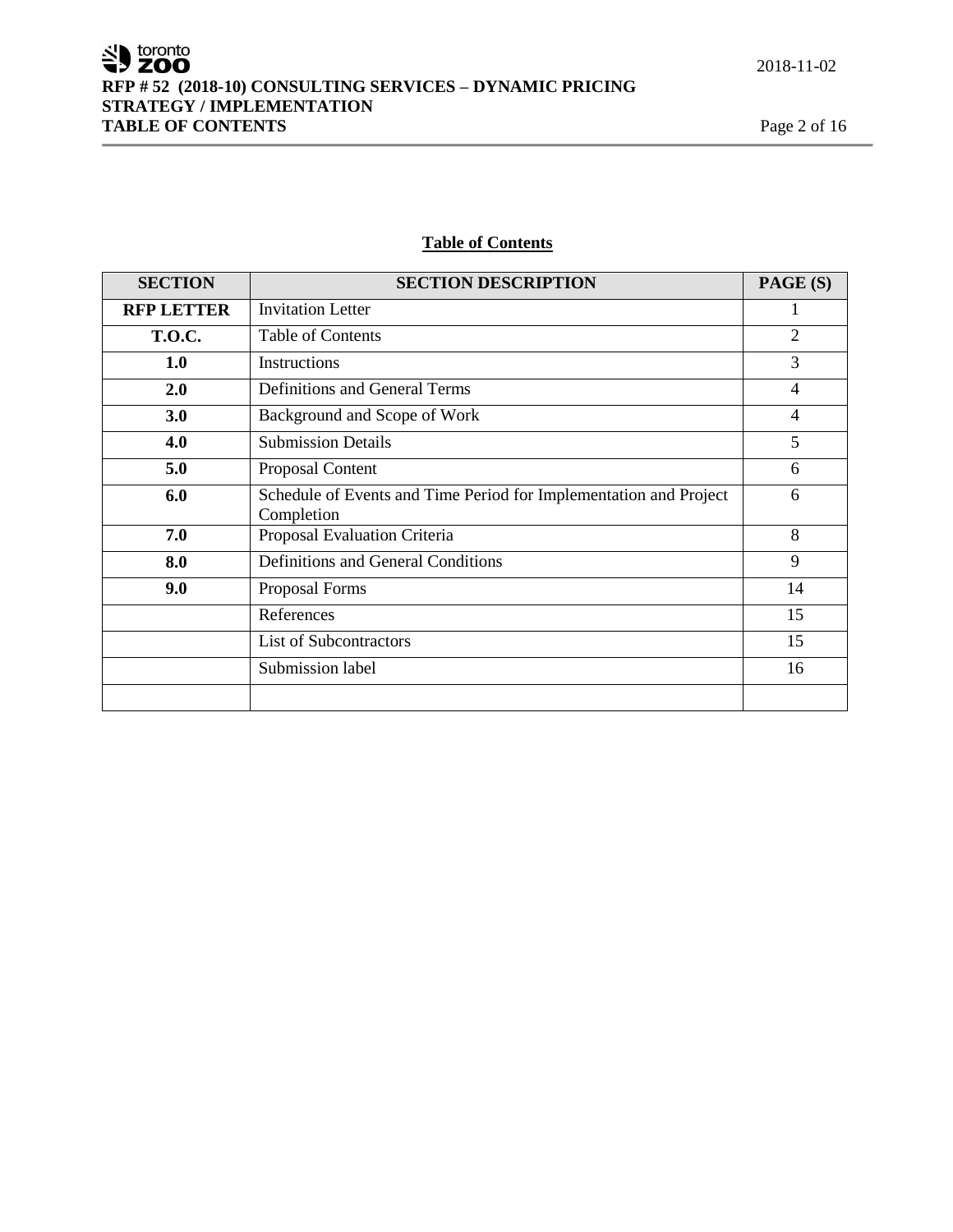# **1.0 INSTRUCTIONS**

- 1.1 Review the attached RFP issued and the RFP requirements and return your complete proposal with the enclosed SUBMISSION FORMS by due date and time.
- 1.2 Your sealed proposal must be completed, and received by Purchasing & Supply, Toronto Zoo, Administrative-Support Centre, 361A Old Finch Ave., Toronto, Ontario, M1B 5K7 by: **Thursday, 2018-11-22, 1200 hours (noon, local time).**
- 1.3 Provide **four (4)** copies of your proposal**, one (1)** unbound signed and clearly marked as ORIGINAL and **three (3**) copies of the original proposal clearly marked as COPY and **one (1)** electronic copy (Microsoft Word or Adobe Acrobat PDF) on a CD or flash drive in a sealed package or envelope. The original and all copies should be identical (excluding any obvious differences in labeling as noted above).
- 1.4 If the Toronto Zoo determines that an amendment is required to this RFP, the Toronto Zoo representative will issue by email or post a written addendum on the Toronto Zoo Website that will form part of this RFP. It is the responsibility of the bidder to check the website and to download the addendum from the Toronto Zoo's website. No amendment of any kind to the RFP is effective unless it is provided by email or posted in a formal written addendum on the Toronto Zoo website. Upon submitting a Proposal, Proponents will be deemed to have received notice of all addenda and acknowledged on the submission form.
- 1.5 Proposals must not be submitted by facsimile or email.
- 1.6 Use the attached submission label when you submit your response in a sealed envelope or package and deliver to the Toronto Zoo.
- 1.7 The person(s) authorized to sign on behalf of the Proponent and to bind the Proponent to statements made in response to this Request for Proposal must sign the proposal.
- 1.8 All proposals will be irrevocable for a period of ninety (90) days from the date of the proposal submission deadline.
- 1.9 Pricing should be in **Canadian dollars**. The exchange rate for any foreign currency will be determined using the Bank of Canada daily rate.
- 1.10 Include product literature, information, samples, and pictures, as necessary.
- 1.11 Quote discounts or quantity price breaks separately on FORMS.
- 1.12 If you have any technical inquiries, please contact Rey deGuzman, Manager, Member & Guest Services at (416) 392-9103 or by email, [rdeguzman@torontozoo.ca.](mailto:rdeguzman@torontozoo.ca)
- 1.13 If you have any other inquiries about the proposal or contract inquiries, please contact Peter Vasilopoulos, Supervisor, Purchasing & Supply, at (416) 392-5916 or [pvasilopoulos@torontozoo.ca](mailto:pvasilopoulos@torontozoo.ca)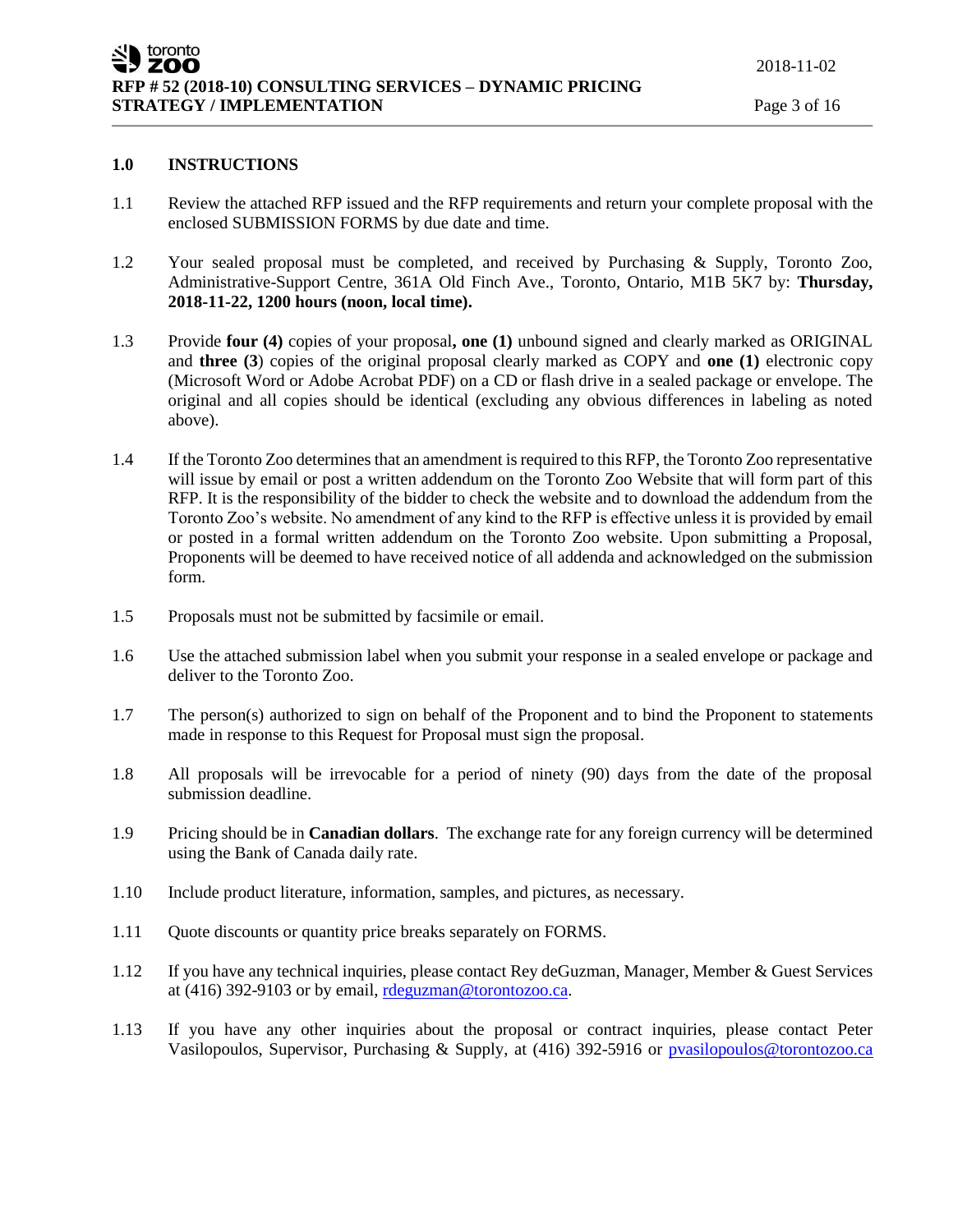### **2.0 INTRODUCTION AND BACKGROUND**

### 2.1 **Introduction**

The Toronto Zoo requires the services of a qualified and experienced Proponent / Consultant to advise and develop a strategy for the implementation of dynamic pricing for the Toronto Zoo. As may be applicable, Proponents should provide a separate quotation for any software (web-based or otherwise) work required for the development of the specific algorithm application for analysis of the current and historical data considered in producing the information necessary to result in real time price adjustments for the Toronto Zoo on a periodic basis (daily, weekly, seasonally, or otherwise), based on factors such as weather, historical attendance, featured exhibits or animals, attractions available, special events, rides & adventures, etc., or other factors identified by the Proponent / Consultant. Additionally, particular emphasis and detail should be provided on the Revenue Management tools provided and utilized.

#### 2.2 **Background**

The Toronto Zoo opened in 1974 and is Canada's premier zoo and one of the top 10 zoos in the world. The Zoo is fully accredited by the Canadian Association of Zoos and Aquariums (CAZA) and the Association of Zoos and Aquariums (AZA). The Toronto Zoo is located on approximately 700 acres of land in the Rouge Valley on the north east corner of the City of Toronto and is home to over 5,000 animals, many of which are threatened or endangered species. The Zoo is a not-for-profit and is visited by approximately 1.3 guests annually. The mission of the Zoo is to be a living centre for education and science, committed to providing compelling guest experiences and inspiring passion to protect wildlife and habitats. Its vision is to be Canada's national leader in saving wildlife to ensure the rich diversity of nature for future generations. The Toronto Zoo is an agency of the City of Toronto, governed by a Board of Management.

#### 2.3 **Scope of Work**

As may be applicable, Proponents should provide a separate quotation for any software (web-based or otherwise) work required for the development of the specific algorithm application for analysis of the current and historical data considered in producing the information necessary to result in real time price adjustments for the Toronto Zoo. Additionally, particular emphasis and detail should be provided on the Revenue Management tools provided and utilized. The minimum requirements of this engagement are outlined in the expectations of the Proponent / Consultant set out below:

- 2.3.1 Review of current environment to assess viability and ease of integration of dynamic pricing methodology into existing system(s).
- 2.3.2 Review of all necessary historical data required to develop Dynamic Pricing algorithm and Revenue model with the objective of revenue maximization.
- 2.3.3 Identification of variable factors to be incorporated into the Algorithm.
- 2.3.4 Identification of all constraints of existing system(s) in accommodating Dynamic Pricing and propose solution.
- 2.3.5 Identification of interdependencies of other Zoo system(s) impacted by Dynamic Pricing and propose solution, as applicable.
- 2.3.6 Develop a detailed project plan for each phase of the project from initial review of requirements; development of Algorithm; Revenue Maximization model; systems design, modification, and integration with existing Zoo applications; implementation; etc., and provide a corresponding cost estimate to complete each phase through to full implementation.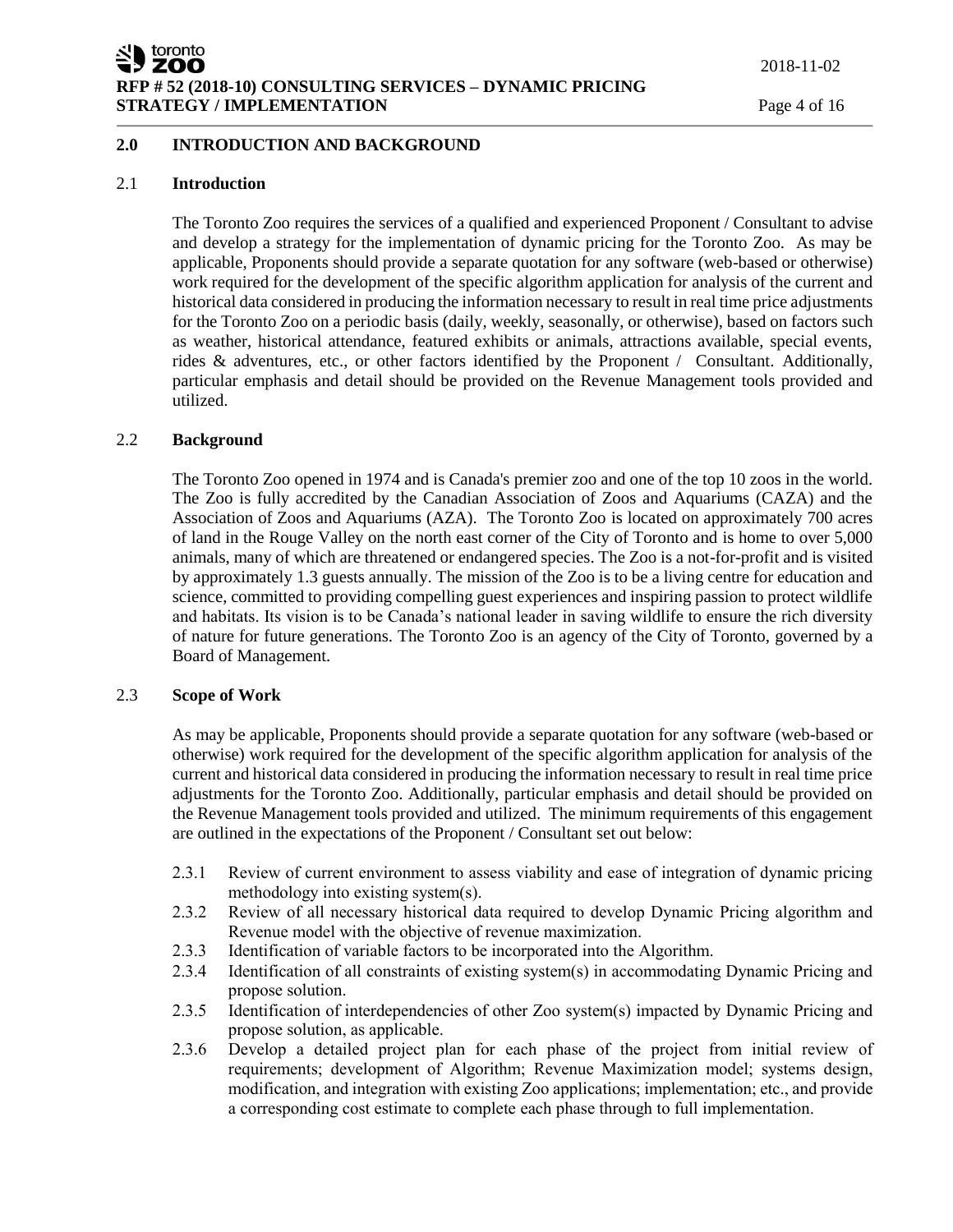#### **3.0 CURRENT ENVIRONMENT**

The Zoo currently utilizes a peak / non-peak seasonable pricing methodology strategy with an increased prices from May until Thanksgiving weekend. The significant limitation of peak / non-peak pricing is that there is no flexibility to adapt to changing conditions. Alternatively, it is anticipated that Dynamic Pricing with an appropriate algorithm adapted to the specific criteria of the Toronto Zoo will overcome many of the general limitations of seasonable pricing and result in revenue maximization. The current point-of-sale/ticketing system (ADMITS/MS-RMS) handles all individual and group admission transactions, onsite and online, and sales and redemptions of any other user-fee products as defined by management. In addition to the admission financial transactions, at full or discounted value, the system also as a group reservation database and periodic attendance tracking system. The proposed Dynamic Pricing system must have the capability for full integration with the Zoo's admission system (ADMITS/MS-RMS) and its financial system (MS Dynamics GP) on a daily basis. A two-way integration with the Zoo's current CRM database is also required, firstly, CRM database (MS Dynamics CRM) houses member visitation tracking as captured by the point-of-sale; secondly, point-of-sale records need constant updating of member activation and deactivation to correctly admit only members with active membership.

### **4.0 SUBMISSION DETAILS**

Proponents are requested to submit one (1) unbound signed and marked as original and three (3) copies and one (1) electronic copy, Microsoft Word or PDF copy, on jump drive of their RFP marked

The Toronto Zoo reserves the right to reject any or all proposal or to accept any proposal, should it deem such an action to be in its best interest. Proponents are advised they have no claim for compensation in the preparation of their submissions and that by submitting an RFP, each Proponent shall be deemed to have agreed that it has no claim. All submissions received by the Zoo shall be subject to the Freedom of Information & Protection of Privacy Act (ON).

#### 4.1 Submission Instructions – Mandatory requirement

- a) Title Page should show the RFP title and number, submission date, Proponent Name, address, telephone number, email contact, and the name and title of the contact person.
- b) Table of Contents page numbers should be indicated.
- c) Executive Summary a short summary of the key features of the Response demonstrating the Proponents understanding of the requirement
- d) Proponent Profile provide a brief overview of your company or organization including information on previous or present collaborations with other attractions. If applicable, provide the name of contact person, email address and telephone number for the collaborating attraction and the effective dates of similar projects as outlined in this RFP.
- e) Response and references– the Proponent should address the following as a minimum:
	- i. Ability to meet the requirements of the Scope of Work as outlined in Section 2.
		- ii. Description of the Solution proposed.
- f) Provide information of the software's product roadmap and/or lifecycle plan
- g) Description of similar Solution implementations:
	- i. Name of project, project manager and location
	- ii. Implementation plan and dates include details on project schedule (ahead/on schedule/behind schedule) and budget (under/on budget/over budget)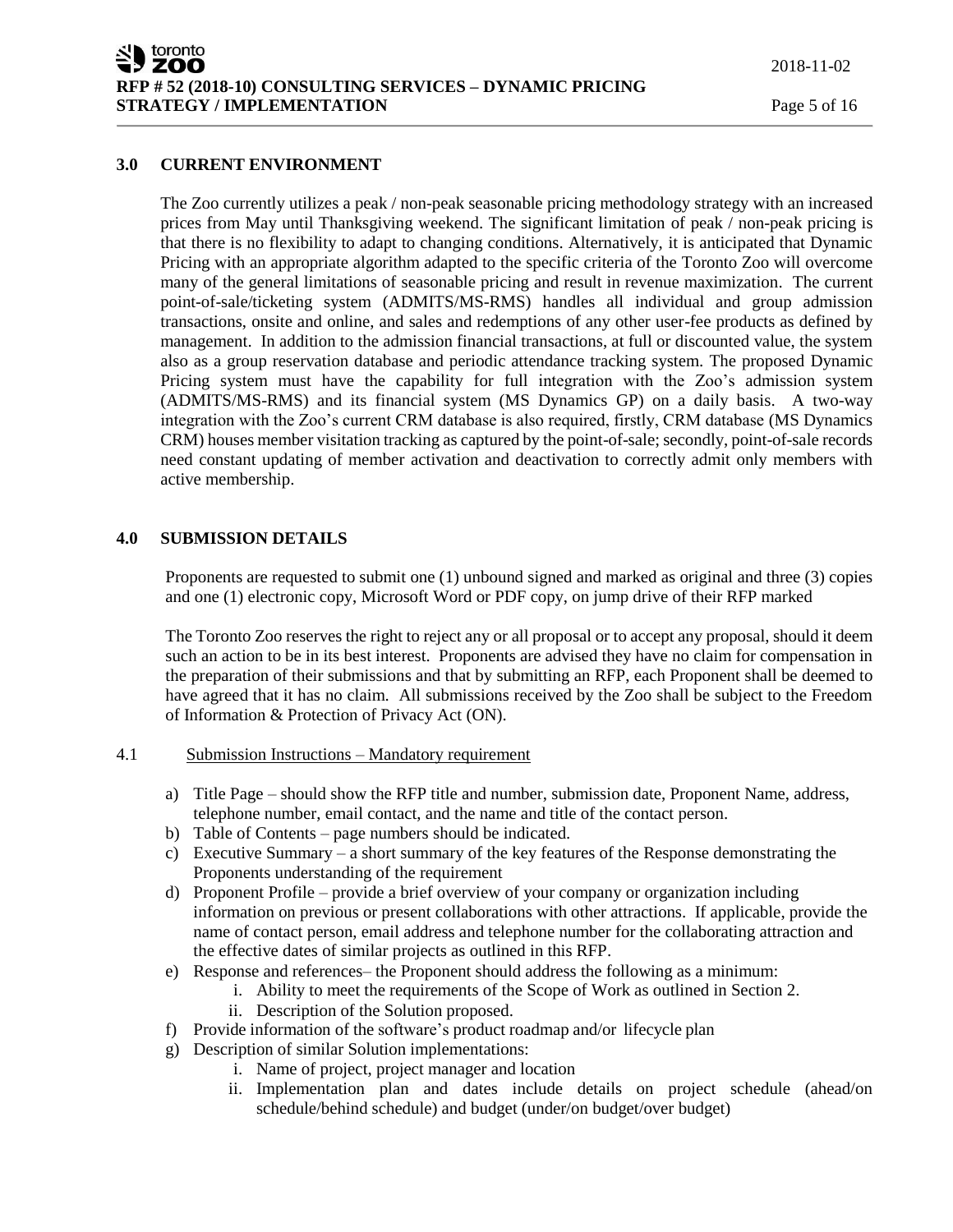ZOO **RFP # 52 (2018-10) CONSULTING SERVICES – DYNAMIC PRICING STRATEGY / IMPLEMENTATION Page 6 of 16** 

- iii. Describe project scope including methodology and customized requirements of the projects.
- iv. An independent client contact person who can verify the information provided (name, title, organization, address, phone number, email address) in reference to past projects (include project literature or publications if available)
- h) Financial capability of Proponent
- i) A brief testimonial as to why the Proponent should be short-listed for this project.

Please note: Mandatory items must be submitted or your submission will be disqualified from the prequalification process and will not be allowed to participate in the RFP process, if any.

### **5.0 PROPOSAL CONTENT**

toronto

Proposals submitted in response to this RFP should be detailed, succinct and demonstrate attention to the scope of work as outlined in section 3.1 of the RFP and included the following:

- 5.1 Signed Proposal Submission Forms
- 5.2 Executive summary
- 5.3 A profile and summary of corporate history including major clients and business partners and full description of deliverables including delivering similar programs to attract new members.
- 5.4 Identify all personnel who will be assigned to the project.
- 5.5 Ability to provide operational integration of deal into the TZ current system a) Provide the name, location, client reference and brief description of three (3) of subscribership in the Southern Ontario region under the direct responsibility of the Proponent.
- 5.6 Proposed solution
- 5.7 Proposed timeline
- 5.8 Implementation approach
- 5.9 On-going support/hosting services
- 5.10 Proposal fee

The Proponent should submit a Submission in a particular submittal format, to reduce paper, encourage our recycled product expectations, and reduce package bulk. Bulk from binders and large packages are unwanted. Vinyl plastic products are unwanted. The Toronto Zoo also has an environmentally- preferable purchasing commitment, and seeks a package format to support the green expectations and initiatives of the Toronto Zoo.

Please do not use any plastic or vinyl binders or folders. The Toronto Zoo prefers simple, stapled paper copies. If a binder or folder is essential due to the size of your Proposal, they should be fully 100% recycled stock.

The Toronto Zoo seeks and prefers submissions on 100% Post Consumer Fibre (PCF) paper, consistent with the Toronto Zoo's environmental practices. All copies of all pages of the Proposal should be printed in duplex (i.e. on both sides of the pages) where possible.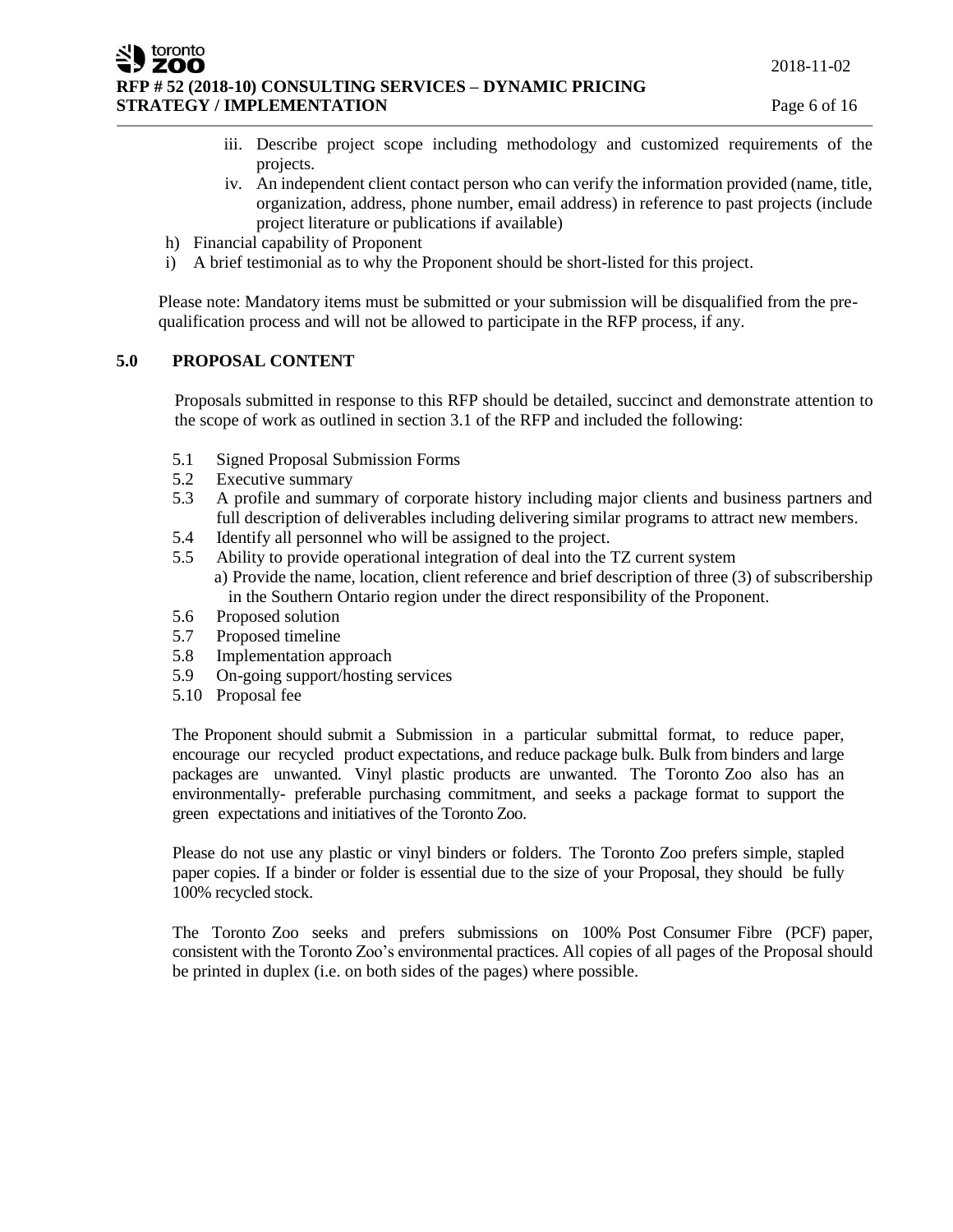#### **6.0 RFP TIMELINES**

| Release of RFP                           | 2018-11-02                 |
|------------------------------------------|----------------------------|
| Proponents' Question Deadline            | 2018-11-09                 |
| Submission Due                           | <b>Thursday 2018-11-22</b> |
| Interviews, if necessary                 | Week of 2018-12-03         |
| Notification of Award by the Toronto Zoo | Week of 2018-12-10         |
|                                          |                            |

The RFP process and project will be governed according to the above schedule or other schedule provided by the Consultant and approved by the COO or authorized designate. Although every attempt will be made to meet all dates listed, the Toronto Zoo reserves the right to modify any or all dates at its sole discretion. Appropriate notice of change will be provided, in writing, as soon as is feasible so that each Proponent will be given the same non-preferential treatment.

### **7.0 PROPOSAL EVALUATION CRITERIA**

Each proposal will be evaluated on, but not necessarily limited, to the following criteria

- 1. Compliance with conditions of this RFP.
- 2. Depth & detail level of proposal including Proponent profile and proposed work program including:
	- a) A profile and summary of corporate history including the date company started
	- b) Major clients and business partners of membership acquisition programs.

Proposals will be evaluated through a comprehensive review and analysis by the Evaluation Committee.

The aim of the Evaluation Committee will be to select the Proposal which in its opinion meets the Toronto Zoo's requirements under this RFP and provides the best overall value to the Toronto Zoo.

By responding to this RFP, Proponents will be deemed to have agreed that the decision of the Evaluation Committee will be final and binding.

#### 7.1 **Selection Criteria**

The Evaluation Committee will utilize the evaluation and selection process to establish a Total Score for each Proposal as noted below.

#### **Selection Process**

The Evaluation Committee will score the proposals using the Evaluation Criteria Table below.

| <b>Evaluation Criteria</b>                                                                                                               |                                   |
|------------------------------------------------------------------------------------------------------------------------------------------|-----------------------------------|
| Criteria                                                                                                                                 | Points available<br>to be awarded |
| Depth $\&$ detail level of proposal including Proponent profile and 15<br>individuals proposed and demonstrated examples of similar work |                                   |
| Ability to provide dynamic pricing solution that meets the current and   25<br>future needs of the Toronto Zoo                           |                                   |
| Proven ability to plan, implement and support dynamic pricing solution                                                                   | 25                                |
| Proposed timeline                                                                                                                        | 20                                |
| Anticipated value and proposal fee                                                                                                       | 15                                |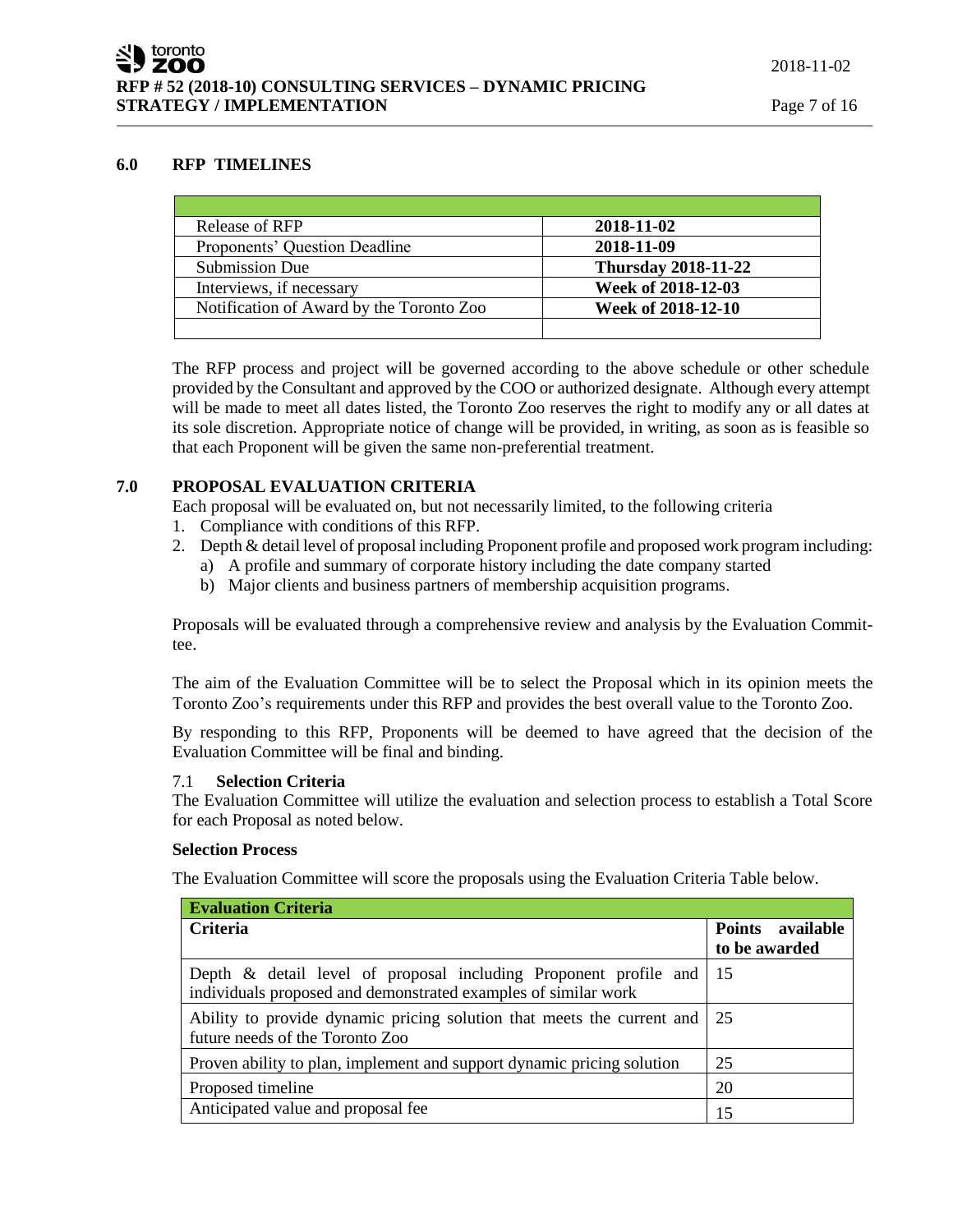2018-11-02

# **RFP # 52 (2018-10) CONSULTING SERVICES – DYNAMIC PRICING STRATEGY / IMPLEMENTATION Page 8 of 16**

| TOTAL                                                                                                                                                                                                                                                                                                                                  | 100 |
|----------------------------------------------------------------------------------------------------------------------------------------------------------------------------------------------------------------------------------------------------------------------------------------------------------------------------------------|-----|
| <b>Interview:</b> At the discretion of the Toronto Zoo, proponents who have<br>received a high ranking may be invited to an interview with the Evaluation<br>Committee, the results of which will be used by the Committee as a<br>mechanism to revisit, revise, confirm and finalize the score and select the<br>Preferred Proponent. |     |
| Proponent's Presentation $\&$ ability to answer questions during the<br>Interview                                                                                                                                                                                                                                                      | 50  |

Based on the paper submission proposal scoring, high-scoring Proponents may be asked to attend an interview. A Total Score (Interviewed Proponents) will be determined, including the Proponent's interview score. This Total Score (Interviewed Proponents) will be used for the final ranking of Proponents.

# 7.2 **Clarifications**

toronto ZOO

> As part of the evaluation process, the Evaluation Committee may make requests for further information with respect to the content of any Proposal in order to clarify the understanding of the Proponent's response. The clarification process shall not be used to obtain required information that was not submitted at time of close or to promote the Proponent's company.

> The Evaluation Committee may request this further information from one or more Proponents and not from others.

### 7.3 **Interviews**

The Toronto Zoo reserves the right to interview one or more high-scoring Proponents. Proponents will be short-listed for an interview based on the scoring of their written proposals using the above Evaluation Table.

The representative of a Proponent at any interview scheduled is expected to be thoroughly versed and knowledgeable with respect to the requirements of this RFP and the contents of its Proposal, and must have the authority to make decisions and commitments with respect to matters discussed at the interview, which may be included in any resulting Agreement.

The staff team proposed by the Proponent is an important element in the selection criteria and should be present for the interviews.

The Evaluation Committee may interview any Proponent(s) without interviewing others, and the Board will be under no obligation to advise those not receiving an invitation until completion of the evaluation and selection process.

### 7.4 **Evaluation Results**

Upon conclusion of the evaluation process including any interview, if applicable, a final recommendation will be made by the Evaluation Committee.

Proposal evaluation results shall be the property of the Toronto Zoo and are subject to Municipal Freedom of Information and Protection of Privacy Act (MFIPPA). Evaluation results may be made available to members of the Board/City Council on a confidential basis and may be subject to public release pursuant to MFIPPA.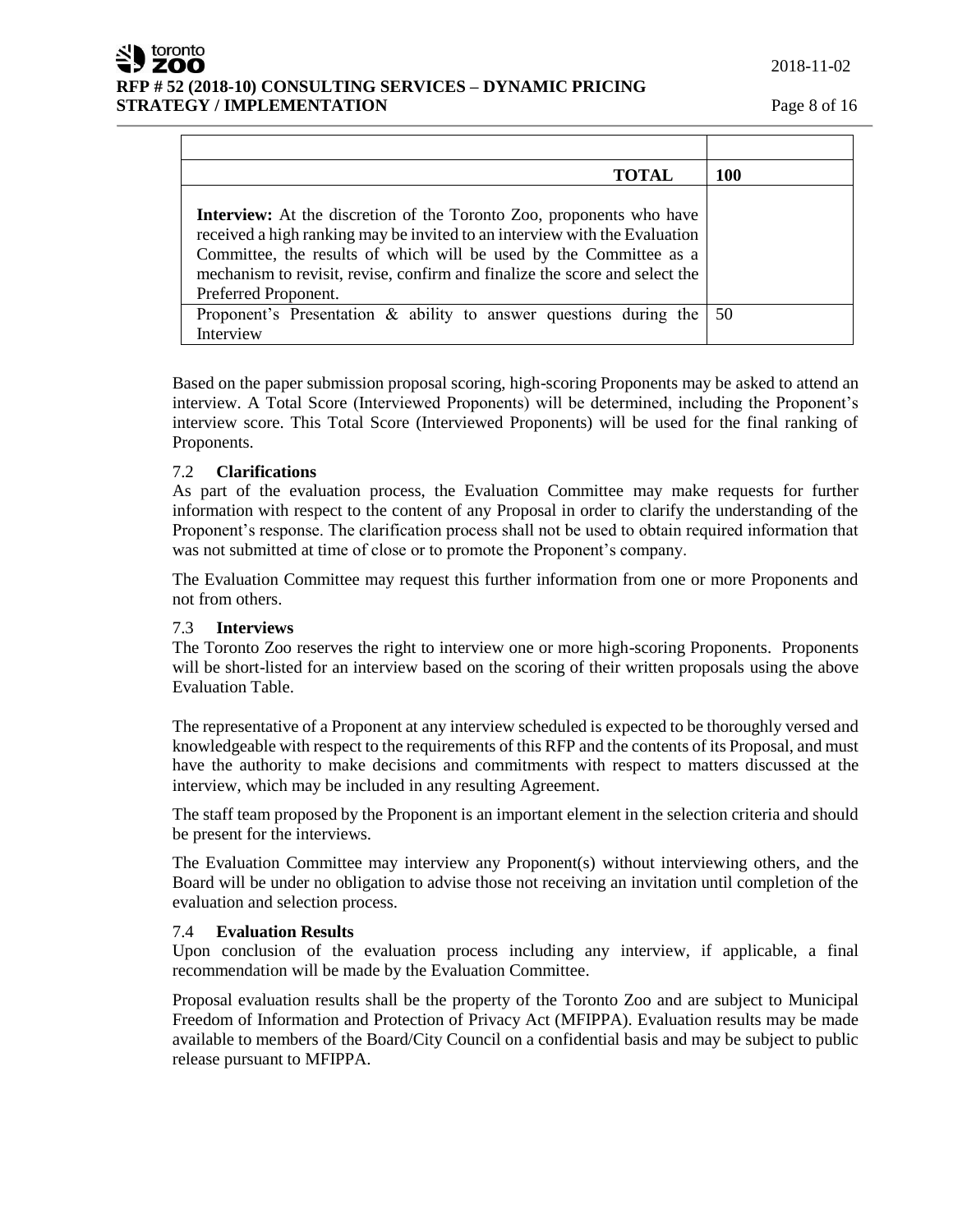### 7.5 **Negotiations and Agreement**

The award of any Agreement will be at the absolute discretion of the Toronto Zoo. The selection of the Preferred Proponent will not oblige the Toronto Zoo to negotiate or execute an Agreement with that Preferred Proponent.

The Toronto Zoo shall have the right to negotiate on such matter(s) as it chooses with the Preferred Proponent without obligation to communicate, negotiate or review similar modifications with other Proponents. The Toronto Zoo shall incur no liability to any other Proponent as a result of such negotiation or alternative arrangements.

During negotiations, the scope of the services may be refined, issues may be prioritized, responsibilities among the Proponent, all staff and sub-consultants provided by it and the Board may be settled and the issues concerning implementation may be clarified.

The Preferred Proponent, shall be required to enter into an agreement (the "Agreement") in the form Sample Agreement attached as Appendix "A" to this RFP. The terms and conditions of the draft Agreement in Appendix A may be subject to such amendments as may be negotiated by the Toronto Zoo, in its sole discretion, with the successful Proponent.

If any Agreement cannot be negotiated within thirty (30) business days of notification to the Preferred Proponent, the Toronto Zoo may, at its sole discretion, choose to continue negotiations for a period of time, terminate negotiations with that Proponent and negotiate an Agreement with another Proponent, or abort the RFP process and not enter into any Agreement with any of the Proponents.

#### **8.0 DEFINITIONS & GENERAL TERMS**

#### 8.1 **Definitions:**

In this RFP the following terms have ascribed to them the following meanings:

- (a) **"The Board of Management of the Toronto Zoo"** and its designated representative hereinafter called "the Zoo", with whom the Proponent has contracted to perform the required services;
- (b) **"COO"** means the Chief Operating Officer of the Toronto Zoo;
- (c) **"Contract**" means the purchase order issued or written contract agreement resulting from this RFP executed by the Toronto Zoo and the Contractor, substantially in the form of the contract agreement attached;
- (d) **"Contractor"** means the Preferred Proponent if any, who enters into the Contract;
- (e) **"Preferred Proponent**" means the Proponent whose Proposal, as determined through the evaluation analysis described in the RFP, provides the best overall value in meeting the Toronto Zoo's requirements, and with whom a Contract will be considered;
- (f) **"Proposal"** means a proposal submitted in response to this RFP;
- (g) "**Proponent**" means the person, vendor, firm or partnership, consortium or joint venture that submits, or intends to submit, a proposal in response to this RFP;
- (h) "**RFP**" means the Request for Proposals document in its entirety, inclusive of any addenda that may be issued by the Toronto Zoo;
- (i) "**Submission**" and /or "**Proposa**l" means the Proponent's written reply or submission in response to this RFP;
- (j) **"Work"** means all work required under these documents, and in accordance with the Contract Requirements, General Requirements, and Specifications;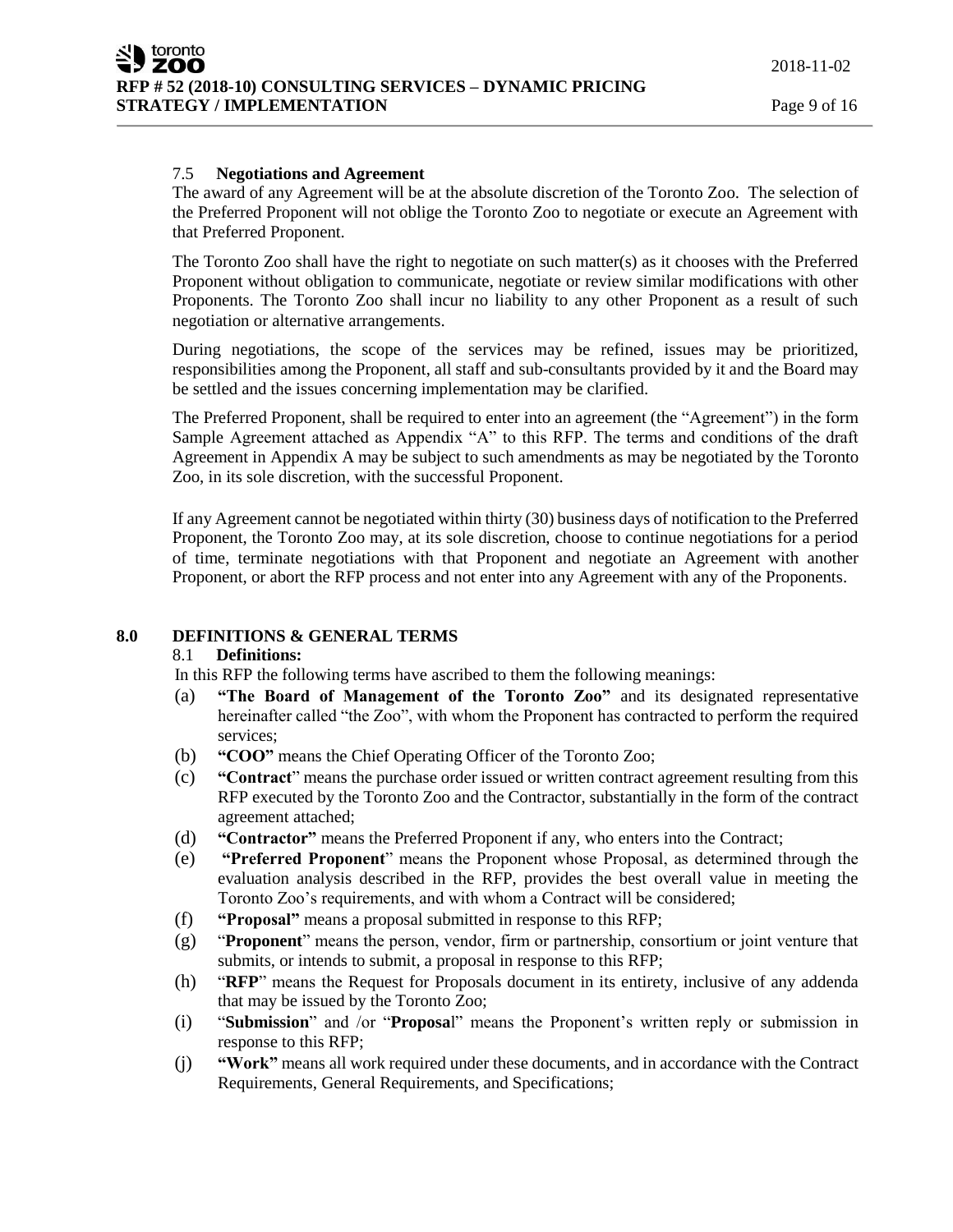# 8.2 **Proponent Assurance:**

Unless otherwise stated, the goods, material, articles, equipment, work or services, specified or called for in or under this Proposal, shall be delivered or completely performed, as the case may be, by the Proponent as soon as possible and in any event within the period set out herein as the guaranteed period of delivery or completion.

# 8.3 **Country of Origin:**

Whenever possible, the goods, materials, articles or equipment, specified or called for in or under this Proposal, shall be of Canadian origin and manufacture.

# 8.4 **Invoicing:**

Unless otherwise indicated herein, the prices stated are payable in Canadian Funds at the head office of the Toronto Zoo. Provincial Sales Tax and Goods and Services Tax where applicable shall each be shown as a separate item. The Proponent's GST registration number must be indicated on the invoice.

The Proponent shall clearly show any special charges as separate items on the invoice.

Payments to non-resident Proponents may be subject to withholding taxes under the Income Tax Act (Canada). Unless a non-resident Proponent provides the Toronto Zoo with a letter from Revenue Canada Taxation waiving the withholding requirements, the Toronto Zoo will withhold the taxes it determines are required under the Income Tax Act (Canada). Further information is available at the CRA website, [www.cra-arc.gc.ca](http://www.cra-arc.gc.ca/)

# 8.5 **Right to Cancel:**

The Toronto Zoo shall have the right to cancel at any time this Proposal or any contract or any part of any contract resulting from this Proposal in respect of the goods, material, articles, equipment, work or services set out in this Proposal or any such contract or part of such contract, not delivered or performed at the time of such cancellation, and the Toronto Zoo will not be responsible to make any

payments in respect of any such goods, materials, articles, equipment, work or services and shall not incur any liability whatsoever in respect thereto.

In the event that the Proponent fails or neglects by any act or omission to comply with any of the conditions set out herein, this Proposal or any contract resulting from this Proposal may be unconditionally cancelled by the Toronto Zoo without notice to the Proponent.

### 8.6 **Interest:**

The Proponent shall not be entitled to any interest upon any bill on account of delay in its approval by the Toronto Zoo.

# 8.7 **Official Agreement:**

No verbal arrangement or agreement, relating to the goods, material, articles, equipment, work or services, specified or called for under this Proposal, will be considered binding, and every notice advice or other communication pertaining thereto, must be in writing and signed by a duly authorized person.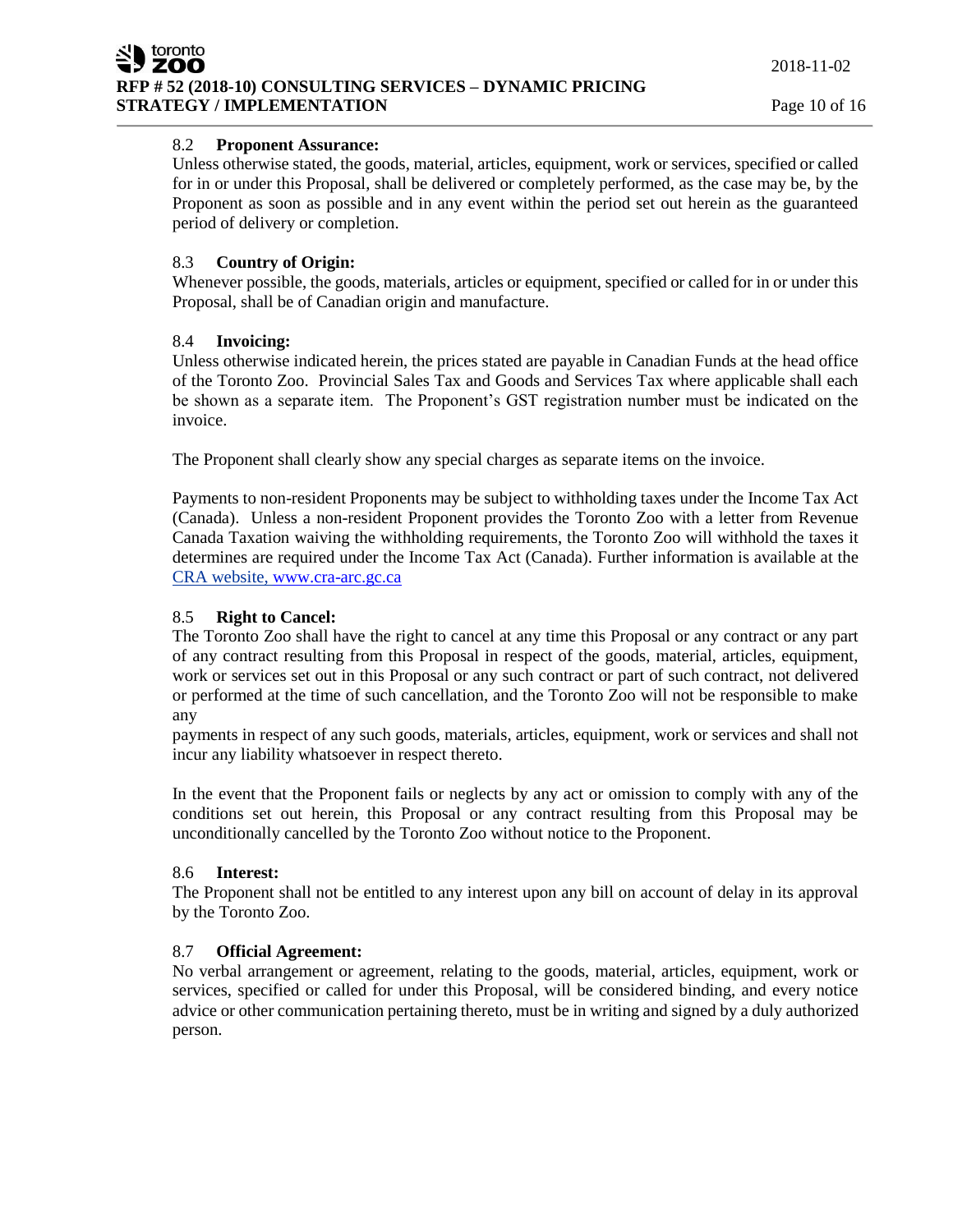# 8.8 **Insurance, Liability and Policies**

Provide minimum \$5,000,000 general liability insurance in respect of injury or death to a single person or for property damage in a manner satisfactory to the Chief Operating Officer or designate must be maintained through the Project and included in the Fee Proposal.

All insurance policies shall be endorsed to provide a minimum advance written notice of not less than thirty (30) days, in the event of cancellation, termination or reduction in coverage or limits, such notice to be made to the Chief Operating Officer or designate.

The Proponent shall, as applicable, conform to and enforce strict compliance with the Occupational Health and Safety Act and for purposes of the Act be designated as the "constructor" for the Service.

The Proponent must adhere to all relevant Zoo policies, including, but not limited to, the Contractor Safety Policy, Working in the Vicinity of Animal Containments Policy and the Vehicles on Site Policy, copies of which the Chief Operating Officer or designate, Toronto Zoo, shall supply to the Successful Proponent.

### 8.9 **Indemnity:**

The Proponent shall at all times well and truly save, defend, keep harmless and fully indemnify the Toronto Zoo, the Board of Management of the Toronto Zoo, the City of Toronto, the Toronto & Region Conservation Authority, and their servants, employees, officers, agents and invitees, from and against all actions, suits, claims, demands, losses, costs, charges, damages, and expenses, brought or made against or incurred by their servants, officers, employees, agents or invitees in any way relating, directly or indirectly, to goods, material, articles or equipment supplied or to be supplied, or to the supplying of goods or services, pursuant to this Proposal, or any other claim, action, suit, demand, loss, cost, charge, damage or expense relating to copyright, trademark or patent with regard directly or indirectly with any such goods, services, material, articles or equipment or the supply or performance thereof.

# 8.10 **Governing Law**

This RFP and any Proposal submitted in response to it and the process contemplated by this RFP including any ensuing Agreement shall be governed by the laws of the Province of Ontario. Any dispute arising out of this RFP or this RFP process will be determined by a court of competent jurisdiction in the Province of Ontario

### 8.11 **Guaranty of Proposal:**

All goods, material, articles, equipment, work or services, specified or called for in or under this Proposal, shall be supplied or performed at the price or process and on the basis set forth or referred to in and in accordance with the offer and this Proposal. The basis on which this Proposal is given shall include any specifications, plans, price schedules, samples, addenda or other details pertaining thereto, or provided in connection therewith.

### 8.12 **Formal Contract:**

The Proponent may be required and shall, if requested by the Toronto Zoo, execute and enter into a formal contract that is satisfactory to the solicitor for the Toronto Zoo, in order to document the contract resulting from this Proposal and to embody indemnity and related provisions that in the opinion of such solicitor are required to protect the Toronto Zoo.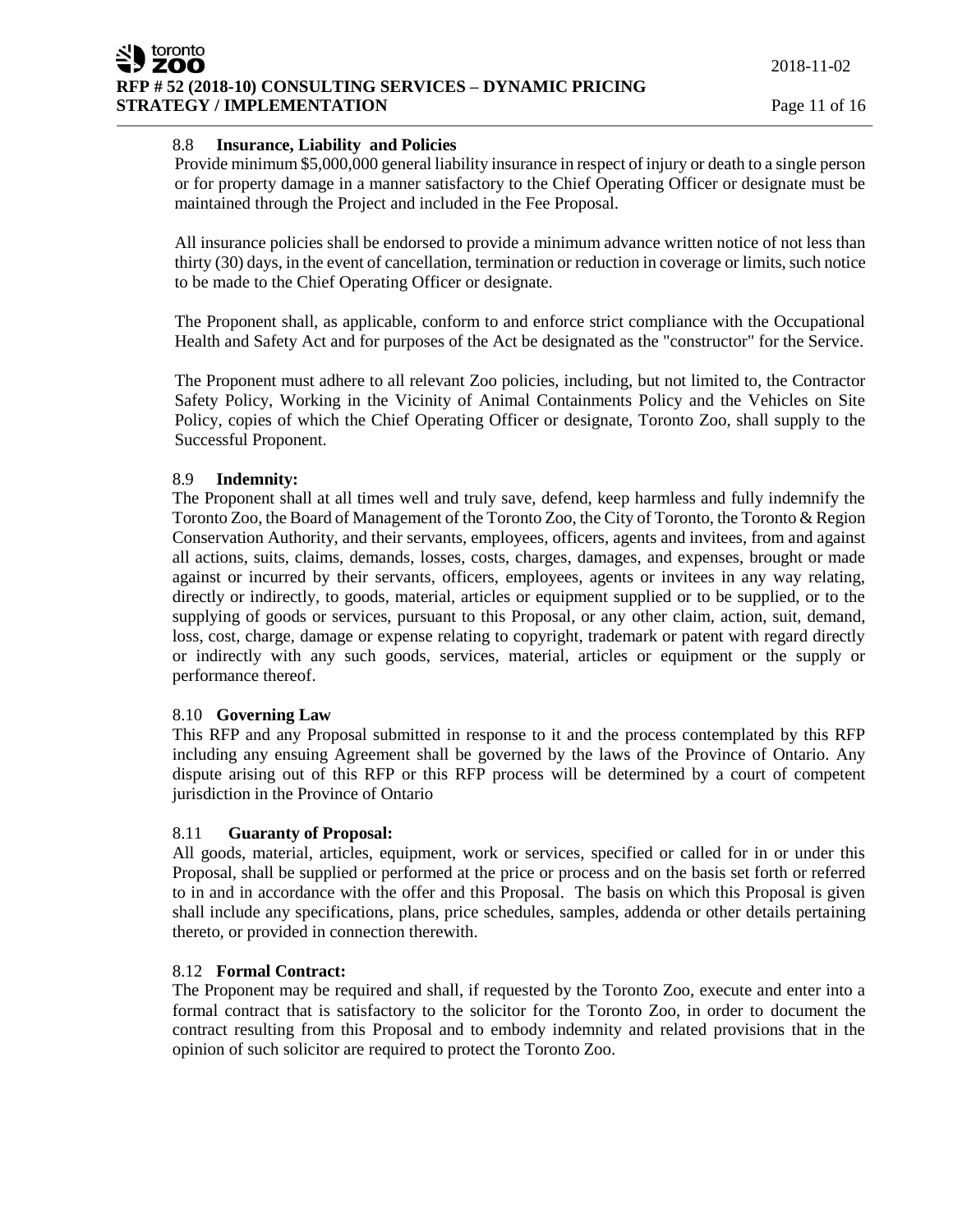### 8.13 **Warranty of Product:**

The Proponent warrants any goods, material, articles or equipment, to be supplied under or pursuant to this Proposal, that is or are to be made or used for particular purpose, will be fit and suitable for that purpose.

### 8.14 **Environmental Commitment – G.I.P.P.E.R.**

G.I.P.P.E.R. Statement of Principle – The Toronto Zoo in 1990-07-23, adopted the following G.I.P.P.E.R. (Governments Incorporating Procurement Policies to Eliminate Refuse Committee) Statement of Principle in order to contribute to waste reduction and to further the development and awareness of Environmentally Sound Purchasing.

"In order to contribute to waste reduction and to increase the development and awareness of Environmentally Sound Purchasing, acquisitions of goods and services will ensure that wherever possible specifications are amended to provide for the expanded use of durable products, reusable products and products (including those used in services) that contain the maximum level of postconsumer waste and/or recyclable content, without significantly affecting the intended use of the products or service. It is recognized that cost analysis is required in order to ensure that the products are made available at competitive prices"

All Proponents are encouraged to be pro-active in assisting the Toronto Zoo in achieving this principle. Alternative goods & services, suggested by the Proponent, addressing the above principle will be considered by the Toronto Zoo, within a reasonable price range.

### 8.15 **Proposal/Quotation Costs:**

The proponent shall bear all costs and expenses with respect to the preparation and submission of its proposal/quotation costs and the Proponent's participation in the proposal/quotation/proposal costs process, including, but not limited to: site visits and inspections, all information gathering processes, interviews, preparing responses to questions or requests for clarification from the Toronto Zoo, preparation of questions for the Toronto Zoo, and contract discussions and negotiations.

The Toronto Zoo shall not be responsible for or liable to pay any proposal/quotation costs of any Proponent regardless of the conduct or outcome of the proposal/quotation Request, Purchase Order process or Contract process.

### 8.16 **Copyright:**

All final custom designs, artwork, etc. shall become the property of the Toronto Zoo. The Toronto Zoo shall retain sole copyright of all work that is developed or created at the request of the Toronto Zoo and the Proponent shall have no rights of sale or production other than the use for personal promotion of the author.

#### 8.17 **Addendum**

If the Proponent finds discrepancies in or omissions from these Specifications or if he/she is in doubt as to their meaning, he/she shall notify the Toronto Zoo, who may issue a written addendum. The Toronto Zoo will make oral interpretations of the meaning of these documents and drawings.

If an addendum(s) are issued by the Toronto Zoo during the proposal period, such addendum(s) must be acknowledged by the Proponent in writing in their pricing submission.

### 8.18 **Toronto Zoo Rights and Options Reserved:**

The Toronto Zoo reserves the right to award the contract to any Proponent who will best serve the interest of the Toronto Zoo. The Toronto Zoo reserves the right, in its sole discretion, to exercise the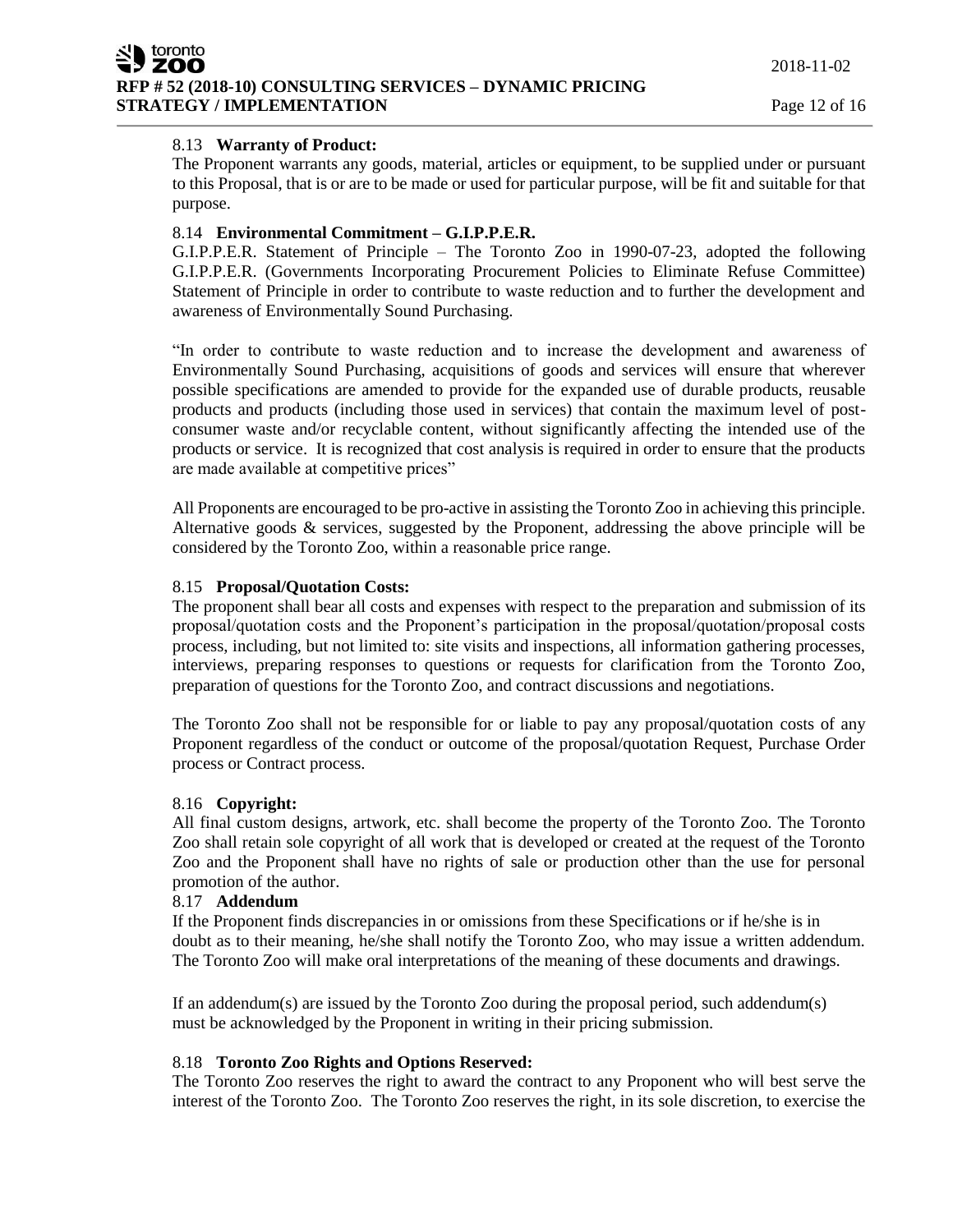### ZOO **RFP # 52 (2018-10) CONSULTING SERVICES – DYNAMIC PRICING STRATEGY / IMPLEMENTATION Page 13 of 16**

following rights and options with respect to the proposal submission, evaluation and selection process under this RFP:

(a) To reject any or all proposals;

toronto

- (b) To re-issue this RFP at any time prior to award of work;
- (c) To cancel this RFP with or without issuing another RFP;
- (d) To supplement, amend, substitute or otherwise modify this RFP at any time prior to the selection of one or more Proponents for negotiation;
- (e) To accept or reject any or all of the items in any proposal and award the work in whole or in part;
- (f) To waive any informality, defect, non-responsiveness and/or deviation from this RFP and its requirements;
- (g) To permit or reject at the Toronto Zoo's sole discretion, amendments (including information inadvertently omitted), modifications, alterations and/or corrections of proposals by some or all of the Proponents following proposal submission;
- (h) To request that some or all of the Proponents modify proposals based upon the Toronto Zoo's review and evaluation;
- (i) To request additional or clarifying information or more detailed information from any Proponent at any time, before or after proposal submission, including information inadvertently omitted by the Proponent.

### 8.19 **Performance:**

All work to be done under the Contract shall be done to the satisfaction of the Toronto Zoo or their representative authorized to act for them, and the materials and process of preparation and manufacture shall at all times be subject to their examination and inspection and rejection in any stage of the preparation or manufacture.

### 8.20 **Co-ordination of Work:**

The Proponent shall co-ordinate all work with the Toronto Zoo or their representative authorized to act for them, to ensure co-ordination and timely execution of service.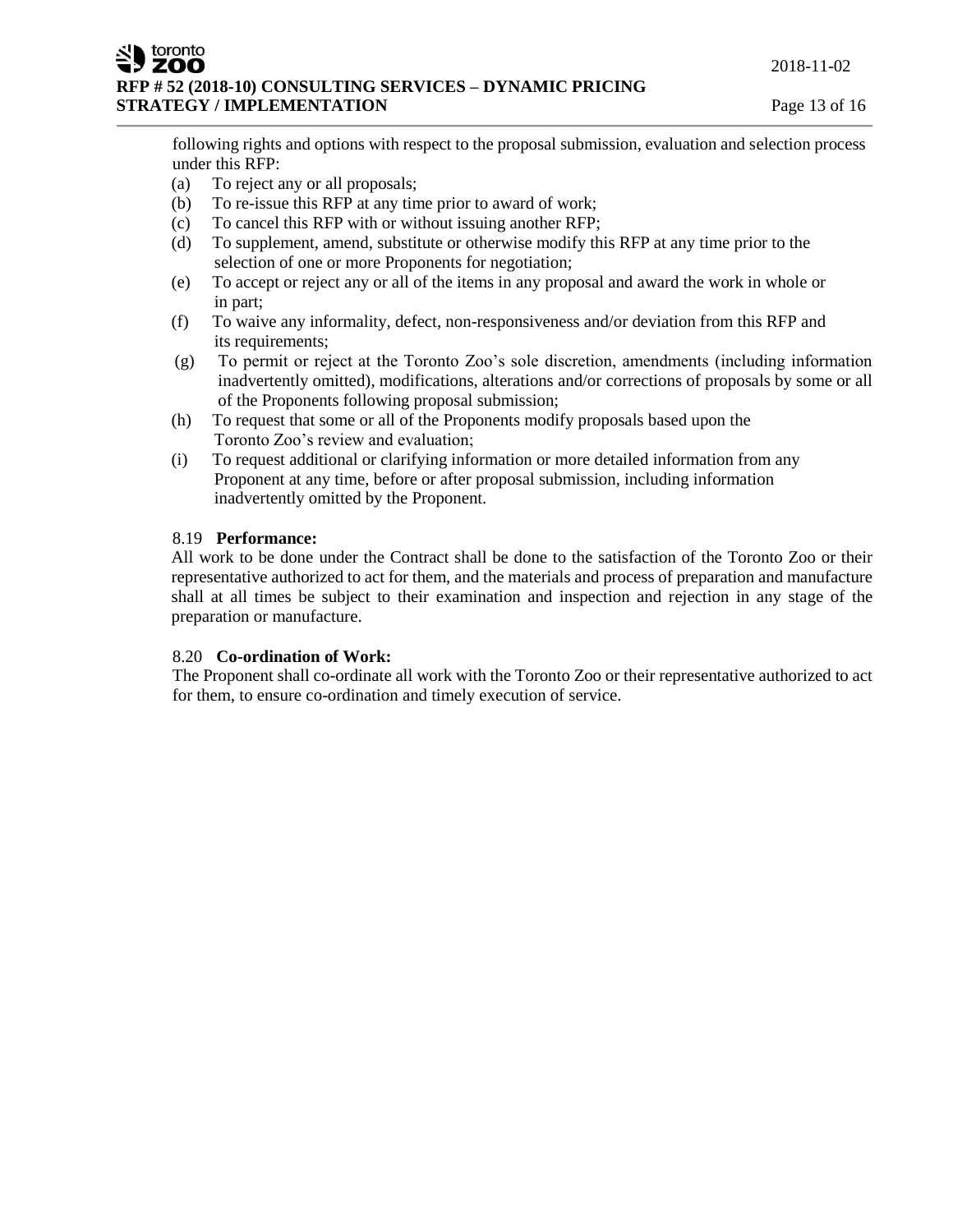### **9.0 SUBMISSION PROPOSAL FORMS**

The undersigned Proponent having reviewed and fully understood the RFP and all terms and requirements of the RFP and all terms and conditions of the RFP and information provided, hereby submits the attached Proposal and supporting materials ("the Proposal") in accordance.

I/We, hereby, have received, allowed for and included as part of our submission all issued Addendum numbered \_\_\_\_\_\_\_\_\_\_.

The Board of Management of the Toronto Zoo reserves the right to reject any or all Proposals or to accept any Proposal, should it deem such action to be in its interests.

By submitting a Proposal the Proponent agrees to all of the terms and conditions of this Request for Proposal.

By signing and submitting this proposal, you are agreeing to the release of your proposal information, as deemed necessary by the Board, in order to conduct business associated with this proposal or project.

| <b>COMPANY INFORMATION</b> |           |
|----------------------------|-----------|
| Company Name:              |           |
|                            |           |
| Name of authorized         |           |
| Signing Officer            | Title:    |
| Signature:                 | Date:     |
|                            |           |
| <b>Contact Name:</b>       | Title:    |
|                            |           |
| Address:                   |           |
| Telephone #:               | Fax #:    |
|                            |           |
| Email:                     | Web Site: |
|                            |           |
| HST#:                      |           |
|                            |           |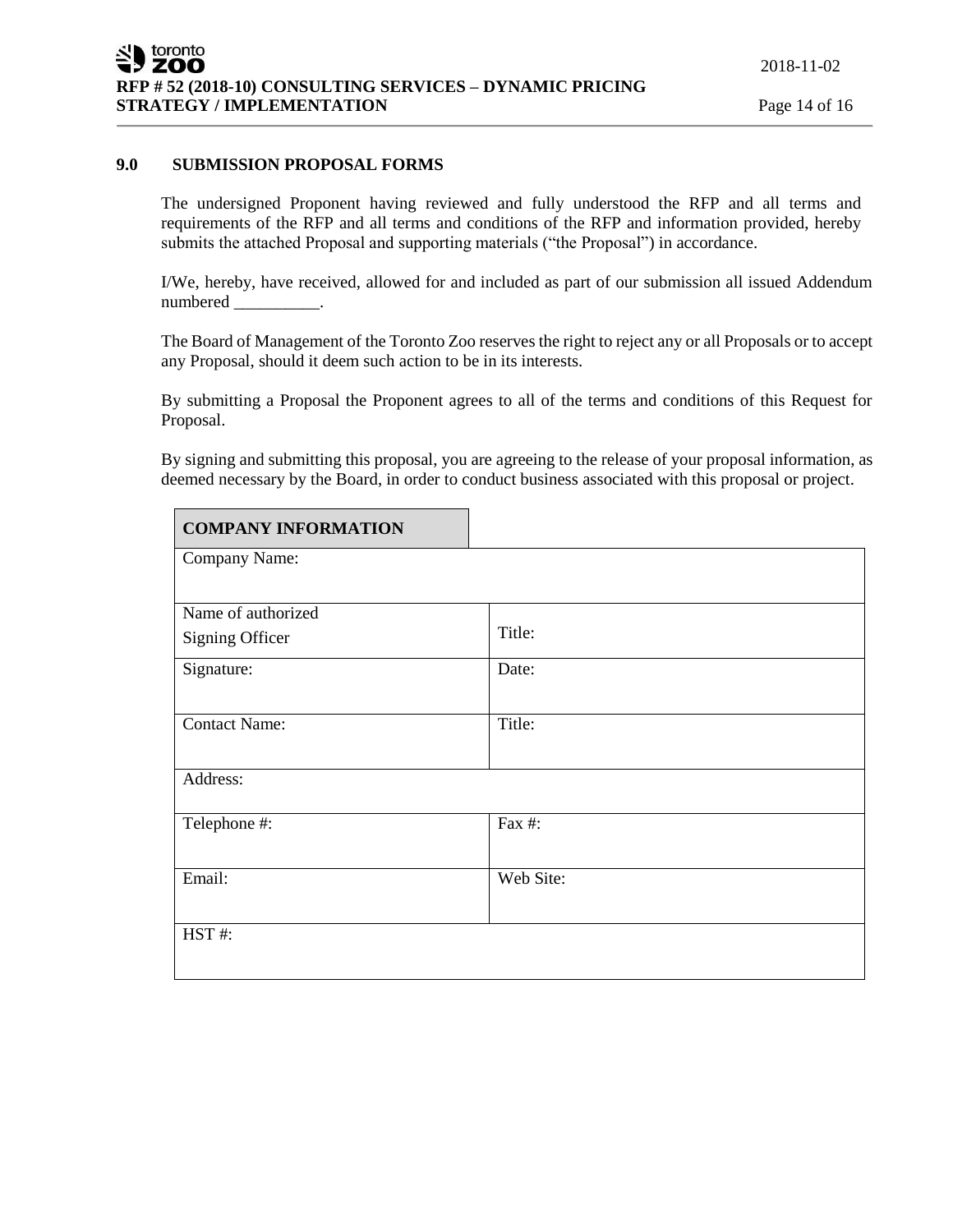### 10.1 **REFERENCE FORM**

#### **REFERENCES**

Provide the name, location, client reference and brief description of three (3) projects under the direct responsibility of the Proponent.

| <b>Name and Location</b> | <b>Brief Description</b> | Contact |
|--------------------------|--------------------------|---------|
|                          |                          |         |
|                          |                          |         |
|                          |                          |         |
|                          |                          |         |
|                          |                          |         |
|                          |                          |         |
|                          |                          |         |
|                          |                          |         |
|                          |                          |         |

#### 10.2 **LIST OF SUBCONTRACTORS**

#### **LIST OF SUBCONTRACTORS**

The Bidder proposes to sublet the following portions of the Work to the persons, firms, or corporations indicated below:

| <b>SERVICE</b> | <b>NAME/ADDRESS</b> | <b>TELEPHONE</b> |
|----------------|---------------------|------------------|
|                |                     |                  |
|                |                     |                  |
|                |                     |                  |
|                |                     |                  |
|                |                     |                  |
|                |                     |                  |
|                |                     |                  |
|                |                     |                  |
|                |                     |                  |

- Insert "Own Forces" for every portion of the **Work** which the contractor will be performing without a subcontractor.
	- Bidder shall specify nature of work for each "Other" sub-contract.